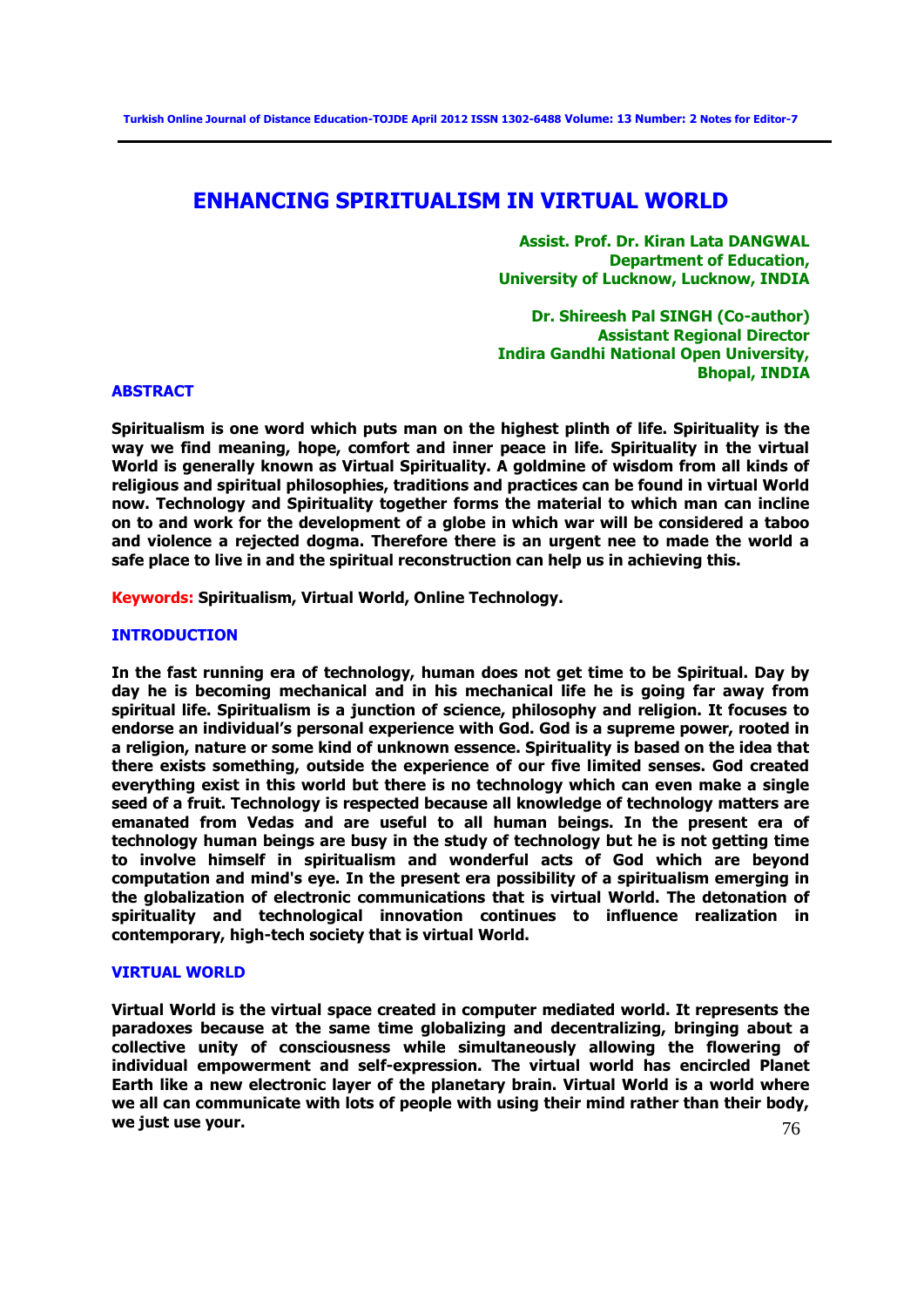**One could imagine a very ascetic sort of life growing out of this, where the body is ignored. Virtual World has become part of our daily life, which is in the form of the Internet. They offer a framework that makes sense to the people and the world around us. Virtual World is just like another lok, in which psychological interaction can be done, without considering real or unreal, important and unimportant.** 

**Now a day's people are well aware of the framework of Virtual World. Playing in Virtual World can become a flow, because of its transparent immediacy where the medium seems to disappear. When spirituality is concerned with a metaphysical framework, technology can be a way of revealing. Techno-savy, are the people who, playfully, give a sacred meaning to technology. They are a marginal group; the majority of the users of technology will see it as a tool instead of a sacred entity. One of the main characteristics of virtual reality in virtual World is the interaction with the computer in an artificial environment. The interaction can be experienced as real and the user can even be immersed in this reality. Immersion can occur when the interaction with the computer is so real that daily structures of time and space seem to disappear especially when the virtual reality is three-dimensional.** 

# **SPIRITUALISM: JUNCTION OF SCIENCE, PHILOSOPHY AND RELIGION**

**Spiritualism is a religion that is not based on a relationship with a particular savior. it is based upon the idea that we are all to form our own relationship with God, and to obtain guidance and accept responsibility for our actions based on our interaction with that personal guidance.** 

**Spiritualism is the Science, Philosophy and Religion of continuous life, based upon the demonstrated fact of communication, by means of mediumship, with those who live in the Spirit World. (1919) Spiritualism Is called a Science because it investigates, analyzes and classifies facts and manifestations demonstrated from the spirit side of life and called Philosophy because it studies the Laws of Nature both on the seen and unseen sides of life. Spiritualism is a religion because it strives to understand and to comply with the Physical, Mental and Spiritual Laws of Nature, which are the laws of God.** 

**A Spiritualist is** 

- **the process of self-discovery.**
- **to better understand self and others' beliefs.**
- **it is connected to our self and also rooted with others and with the world around us.**

**Spirituality benefits our life emotionally and physically and give a sense of purpose and help stature out where we are most passionate in our professional, social, and personal life. Spirituality is a way to find own unique place and path in life. Human is unique in every way and on a spiritual level he has a journey tailored to suit. When a person look within him, he discover authentic spiritual part called Self through which he live his entire life. True fulfillment in life means living life the way we believe we ought to. The ultimate purpose of life is to find out what we are about on that deeper spiritual level and then to live it.** 

# **SPIRITUALITY AND TECHNOLOGY**

**Spiritualism and technology are the two concordant as well as complementary aspects of one Truth. As Einstein said, "Science with out religion is lame; religion with out science is blind".**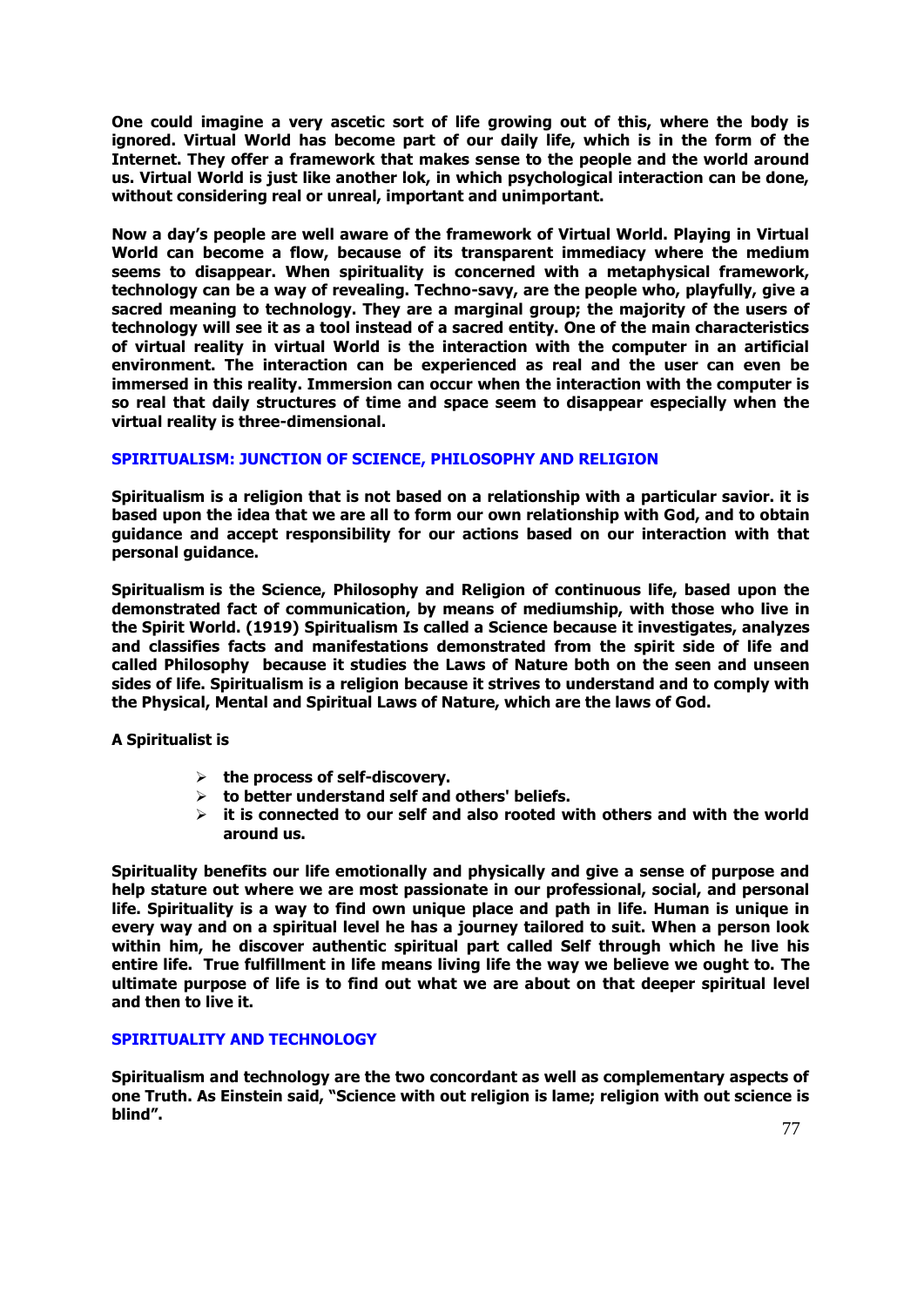**Science is the systematic knowledge derived from hypothesis, experimentation, observation and explanation of the results to test the hypothesis. Spirituality is the final distilled essence of all religious principles. Science is the religion of the known and religion is the science of the unknown.** 

**At the same time science does not need religion; religion does not need science; but humans need both. "Technology is not in itself opposed to spirituality and to religion. But it presents a great temptation." (Thomas Merton quotes)** 

**In the present era most of the time human is living with technology. Technology is a great blessing to mankind. Technology has come to relieve us of our ignorance and to lighten our toil. Man has begun to enjoy innumerable benefits of technology in his daily life. These Technological developments let to the belief that man is all powerful and God, only a fantasy concept. People began to loose faith in that Supreme power.** 

**Technology provides some physical comforts but at the cost of man's moral and spiritual development. It turned man into a creature without any faith but only supercilious ideas to inspire and guide him. It destroyed man's simple faith, belief fellow outlook, liking and sympathy. Technology alone cannot give peace and happiness to mankind. It must be related to religion and mere technology makes man materialistic, but spiritualism upholds his faith in the higher spiritual value of life.** 

**Spiritualism is one word which puts man on the highest plinth of life. Spirituality is the way we find meaning, hope, comfort and inner peace in life. Spirituality in the virtual World is generally known as Virtual Spirituality. A goldmine of wisdom from all kinds of religious and spiritual philosophies, traditions and practices can be found in virtual World now. Technology and Spirituality together forms the material to which man can incline on to and work for the development of a globe in which war will be considered a taboo and violence a rejected dogma. Therefore there is an urgent nee to made the world a safe place to live in and the spiritual reconstruction can help us in achieving this.** 

# **SPIRITUALITY IN VIRTUAL WORLD**

**Technology is referred to as an instrument of mass production related to profit and loss. Technology as mere instrument is correct but it keeps us from understanding the essence of technology and its relation with truth.** 

**Multimedia technology can serve as a pivotal tool of communications, especially among the younger generation. Now the question arises that how we can enlighten through modern technology in virtual World. It has been a very complicated, strenuous and challenging effort to make any concept or content digitalized for virtual World that is extraordinarily fulfilling in the material, intellectual and spiritual senses.** 

**For over a decade, Austrian film-maker Titus Leber has immersed himself to encode Lord Buddha's teachings into a modern language of computerized pixels, which is very good example of spiritualism and technology. In the present era if we want to reach enormous audiences, we can adopt this new form of communication world, which encompasses narrative structure, special effects, animation, racy computer graphics and potentially 3D and all this we can get in virtual World.** 

**Spirituality is often connected to nature, especially in New Age thinking. There seems to be no place for the supernatural in a highly technologically controlled world. Virtual World is a product of highly complex computer technology. Therefore, we need to get a grasp of the essence of spiritualism in this technological world.**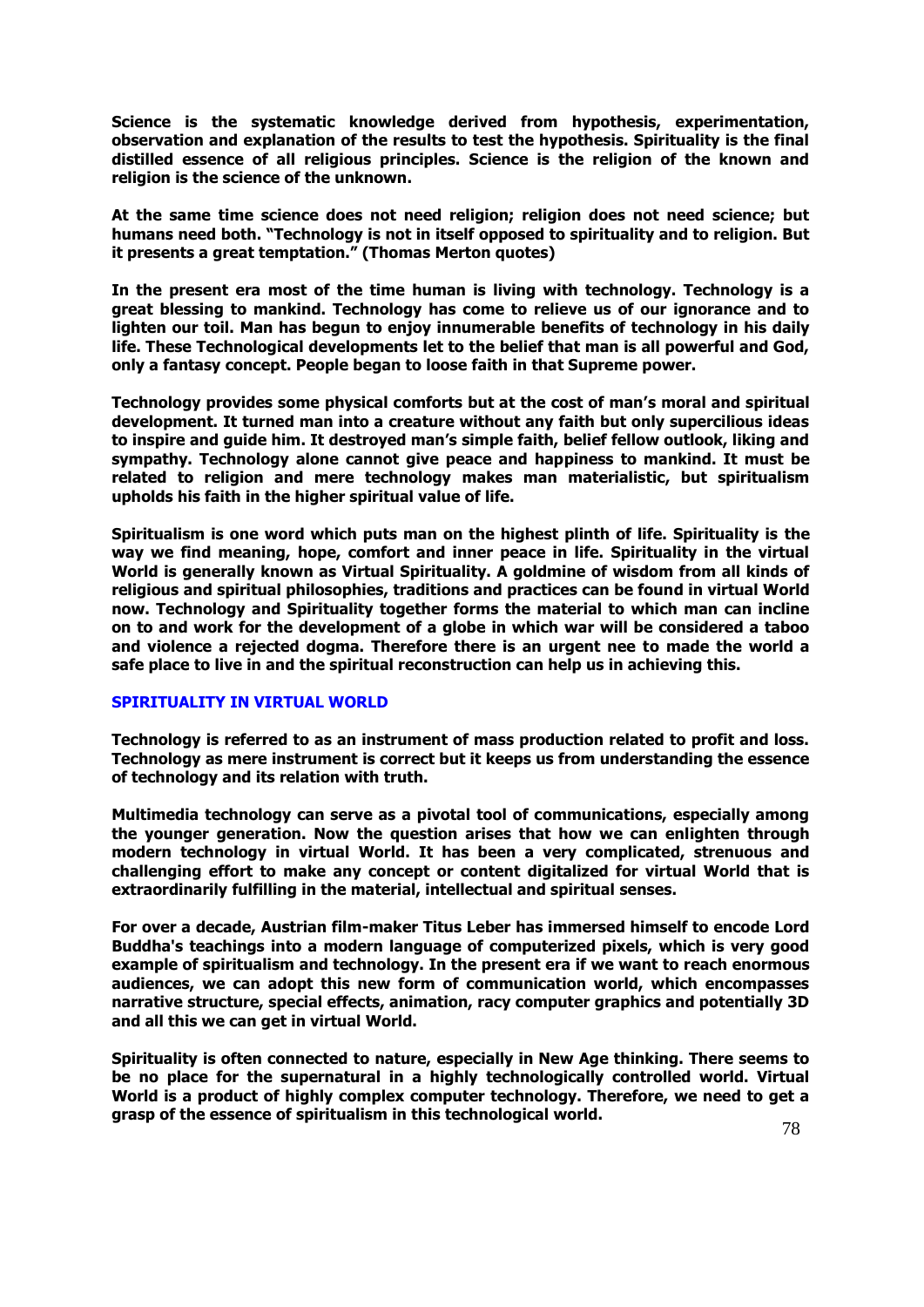### **VIRTUAL WORLD LEAD TO SPIRITUALISM**

**In virtual World Internet is one way to communicate with lots of people use their mind without using their physic. It is interesting technology pointing in direction, where one could image a very abstinent sort of life where the body is ignored.** 

**A higher power, whether rooted in a religion, nature, or some kind of unknown essence Spirituality is, in the most basic sense, matters pertaining to the spirit and is based on the idea that there exists something, be it a state of mind, a being, or a place, that is outside the experience of our five limited senses. Spirituality is the personal relationship of the individual to this state of mind, being or place and often emphasizes the notion of a path, that spirituality is a goal in achieving understanding, or an improved relationship with the sacred.** 

**Spirituality can be either a part of a particular religion or independent of religion, in a self directed and personal inner path. As part of a larger religious journey, spirituality is usually descript and predictable, relating to one's personal relationship to god or the divine goal. As the explosion of spirituality and technological innovation continues to affect consciousness in contemporary, high-tech society, it is just as likely that the nondual realization may find new forms and relevance to the emerging culture on the new frontier of virtual World.** 

**The convergence of global telecommunications, the Internet, World Wide Web, networked computers and information technology, commercial online services, electronic bulletin boards, satellite and broadcast radio and television, cable networks, virtual reality multimedia entertainment, is forming an expanding and internally propagate interdependent web of connectivity that is integrating our physically separate individual and corporate intelligence into a shared collective mind which is creating possibility of spiritualism, emerging in the globalisation of electronic communications. This rapidly unifying communication is bringing us together into an emerging planetary field for spiritualism.** 

**The increasingly sophisticated high-tech telecommunications infrastructure is actually, beginning provides subtle channels through which the omnipresent Self can circulate and reveal itself. The evolving hardware, computer technology, networking capabilities, fiber-optics, increased bandwidth, blazing modems, all facilitate the flow of digital on-off impulses of light traveling almost instantaneously through a timeless, space less continuum of immediate communications in virtual World. It is beginning to replicate how mind creates the sensory experience of the physical manifestation itself. In virtual World, the extension of mind is rapidly providing the instruments by which we can see through the maya of form to the underlying light of consciousness itself.** 

**Virtual World is an extraordinarily vivid and dramatic technological-electronic expression of the play of realization. Our great opportunity now in virtual World is to see through the electronic extensions of mind to recognize our identity with this deeper reality, already present within every breath, within every bit and byte, which is the light and screen on which information, multi-media and virtual reality are being projected.** 

**Within this field of rapidly growing electronic clusters of people in virtual World who are beginning to relate and communicate with one another as new high-tech versions of spiritualism. Virtual World community is an emerging spiritualism within which the impersonal global guru may function to awaken a segment of the planet's population to their identity as being consciousness.**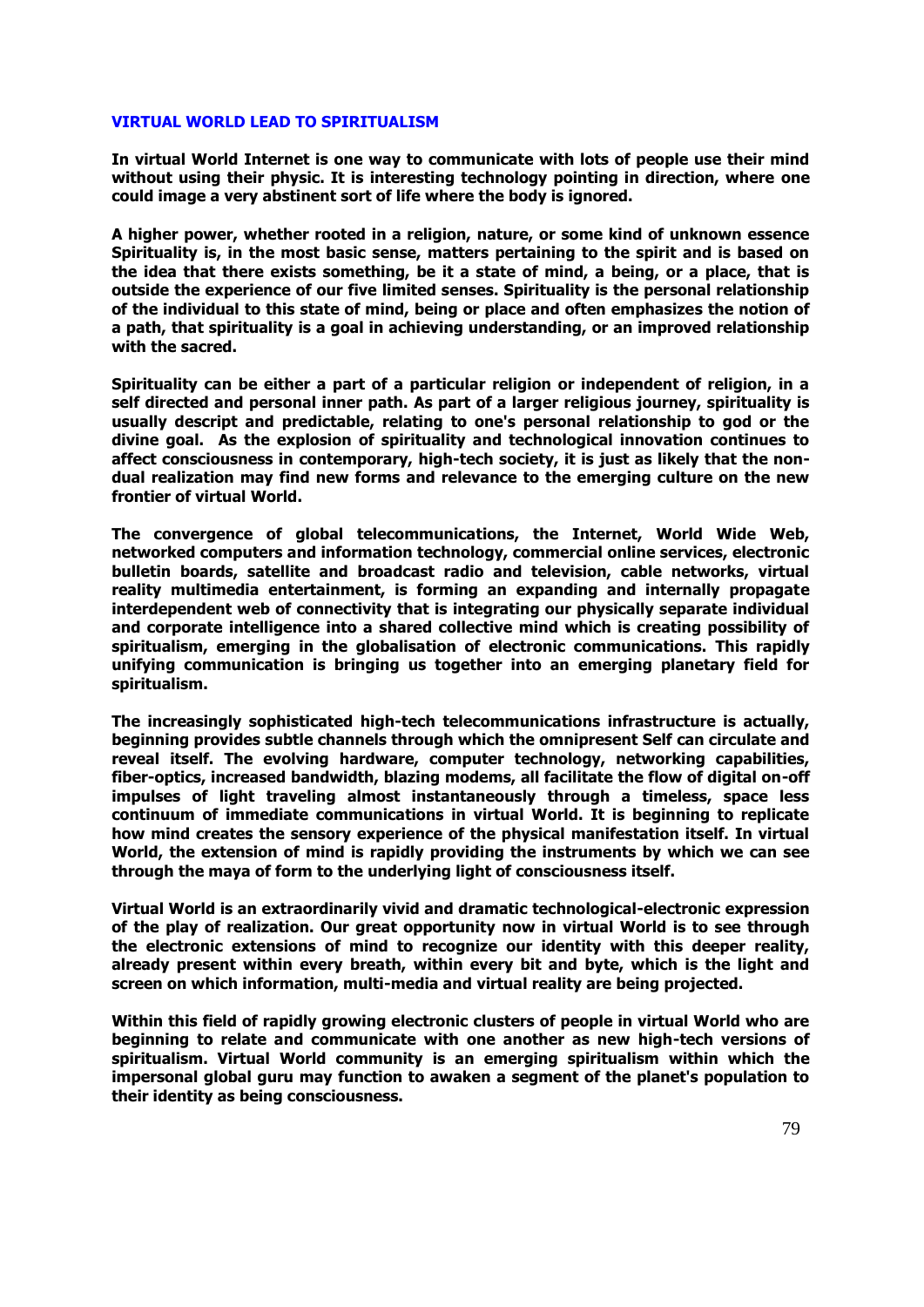**This is also true that for a certain segment of the population, virtual World is a spiritual experience. The spirituality is in both the medium and the message. Beneath the surface objectives people seek on the Internet and World Wide Web communications, information, education, entertainment, relationship, community is the deeper pull to ultimate fulfillment.** 

**There are strong, vibrant discussions of spiritual content in virtual World, discussions of ultimate things and the most extraordinary collection of old and new religious forms, rituals and sentiments. Virtual World is a pitch in which ultimate questions are being discussed fervently.** 

**As Sherry Turkle pointed out, the computer is not only a business tool; it is a "metaphysical machine" which can trigger meditative awareness, the flow experience, and deep speculation on ultimate questions.** 

**The unique capabilities of global telecommunications create a special quality for the virtual World.** 

- **Sitting silently in front of the computer with such focused concentration could have the power of a meditation retreat.**
- **The computer late at night is the sacred ritual of many souls who may welcome to recognize their own light reflected on the screen of consciousness.**
- **Paradoxically, the anonymous and the personalizing aspects of electronic communication create conditions for the intimate communion of spiritualism.**
- **People often feel much freer in virtual World to cut through superfluities quickly and seem more willing to reveal, confession-like, their inner-most essence, which they otherwise usually keep locked up within. The electronic transmission of disembodied intelligence provides greater freedom from the personal characteristics that often distract attention from the Self.**
- **The practice of repeating a mantra in virtual World, of embracing the vibrational quality of a given esoteric expression over a period of time, builds up a cognitive structure in the mind. Mantras are good for mental structure, to replace it with something more resonant with this modern era.**
- **The sublime force generated by its mantra japa can vibrate in the subtle as well as the external world. Its immediate benefit of purification and enlightenment of the intellect is the key to spiritual refinement and evolution of personality.**
- **Using virtual prayer to connect to the highest source of all qualities allows the spirit to grow.**
- **Virtual World make possibilities to create the setting in minute detail to suit the spiritual theme, even in ways not possible in real life, make it easier to create a spiritual ambience**
- **Virtual World enhances the ability to communicate irrespective of time and space in virtual World should serve as a reminder to humanity to recover our innate, intuitive and telepathic abilities, which the modern civilisation has mostly lost.**
- **Mantra is as an integral part of life-style. The vibrations of this universal mantra can spread this invisible Atmic light to the other people near or far and spiritual upliftment of humanity. In virtual World we can attain invaluable divine blessings.**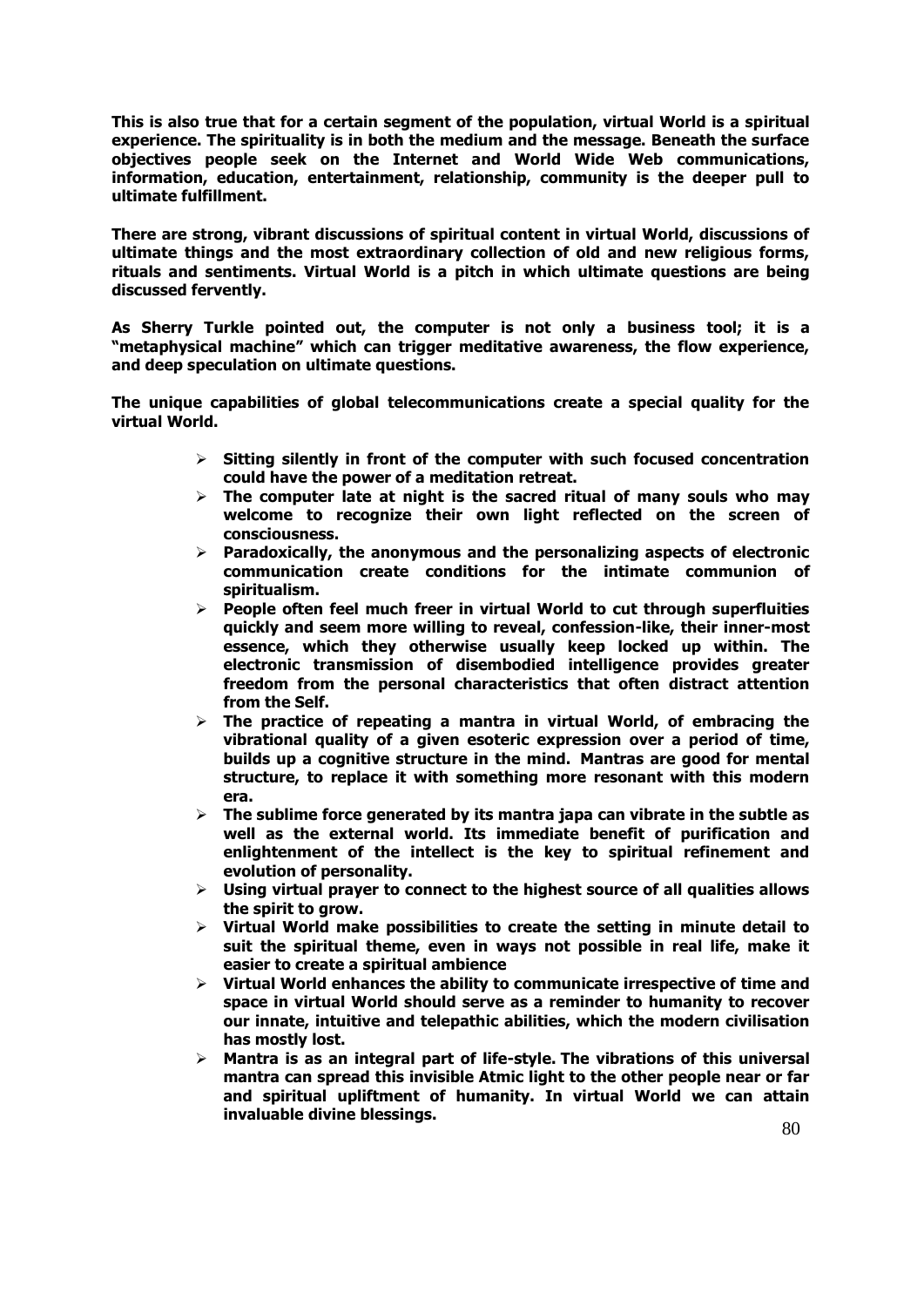- **Virtual World can lead to acting without regret or accountability, in a spiritual sense; it can be a beautiful thing, allowing for free flowing of ideas and theories without judgment.**
- **In virtual World the patients can get relief from pain or overcome their phobias by immersing themselves in computer-generated worlds.**
- **Researchers are finding that, working in virtual World can ease pain, both physical and psychological. The researchers found that severely burned patients, who often face unbearable pain, can relieve their discomfort by engaging in a virtual-reality program during wound treatment. Virtualreality applications are capable to help phobic patients overcome their different kind of irrational fears.**

**Research that is more recent has shown the benefits of virtual-reality therapy are not limited to burn patients. The team conducted a study involving 22 healthy volunteers, each of whom had a blood pressure cuff tightly wrapped around one arm for 10 minutes. Improving the quality of the virtual-reality system increases the amount of pain reduction. A significant positive correlation between the potency of the illusion - how strongly the subjects felt they were immersed in the virtual world - and the alleviation of their pain.** 

**Technology has always been seen as progress to a better future. David Nobel argues in his book, The Religion of Technology, those Christian scientists tried, with the use of technology, to regain paradise and to restore perfection. Computer-mediated virtual environments attract neo-pagans who consider technology as spiritual.** 

**There are many spheres of existence that are invisible to us because they function in a different manner from earth. Millions of vibrations of sound are lost to us because they are outside the range of our hearing and millions of vibrations of sight fail to be registered because they are beyond the scope of our eyes. Many technological devices like Microphones and radio receivers enable us to hear what is normally beyond the range of our ears.** 

**The microscope, telescope and television bring into focus what is beyond our vision. The inhabitants of the spirit world are very real even though we cannot see or hear them. In virtual World everything exists virtually. In virtual World cities, empires, trade, and communication can be seen in a very traditional mythical world and also find a place for ones' own culture. It created introspection on what it meant to be human; ritual and tradition couldn't provide every answer needed in the new era. The modern era started this process of confronting the need to address these questions a new, experiencing new technology and globalization which causes people to have to interact and live interdependent lives. We need to develop a way of thinking an intellectual and spiritual means to comprehend and contemplate human existence in virtual World. There are various ways to enhance spiritualism in virtual World;** 

- **Virtual Preaching**
- **Virtual healing**
- **Virtual ethical stories**
- **Virtual Satsang**

**Above are the tools which we can get in virtual World to enhance our spiritual essence within us. One's spiritual behaviour is called into action the moment one turns towards atmic action. Spiritual actions convert our physical and intellectual pursuits into selfawareness pursuit.**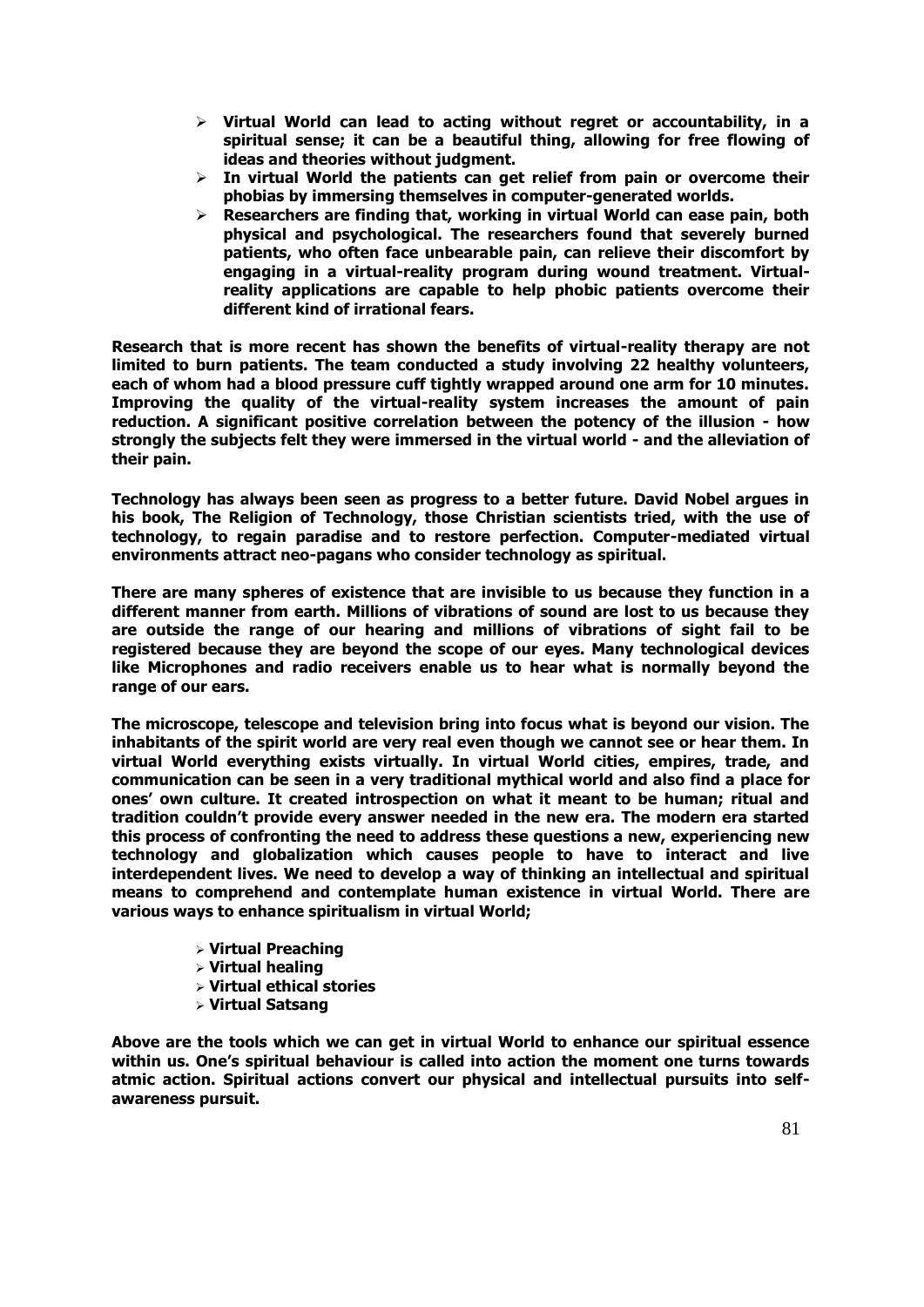**The ever-expanding Virtual World has changed the way we mediate, preach and worship. Virtual World helps improve the communication between human and almighty in many ways. We do not require any outside stimulus to open and expand our state of spirituality to inspire our being.** 

**We have been given the tools of strength and balance in our body, mind and spirit connection. All this we can achieve in virtual World where material world does not exist. As we program our computer to its language, in the same way we can program our universe to the language of love. Using visualization, sound, music, etc. we can concentrate and retrain our mind upon a single purpose. We can unlock hidden, spiritual potential within our own being. Virtual meditation is used for many purposes and in many ways to produce energies and feelings of calm and peace and to get spiritualism.** 

# **BIODATA and CONTACT ADDRESSES of the AUTHORS**



**Dr. Kiran Lata DANGWAL born and brought up in Lucknow, Uttar Pradesh, India. She is rendering her expertise in Department of Education, University of Lucknow. Having done doctorate in Education from University of Lucknow, She is continuously engaged in educational assignments and have written numerous articles on education for leading magazines countrywide. To her credit Dr. Kiran owes a dozen of research papers, few of her papers were nominated for young scientist award at ISCA and have also authored four well valued books. She has scrupulously organized different seminars, workshops at the national and international level and has been highly praised for that. She is a possessor of NCC 'C' certificate. She** 

**has been awarded the honorary rank of Lieutenant as well. All India Radio has broadcasted her several talks and she has also produced a number of features and documentaries feature for AIR. She has fine swayed of computers and developed many multimedia presentations for school students and pupil teachers. She is chief editor of Techno-Learn, an international journal of Educational technology ISSN NO-2231-4105. Many journals have associated her as editorial and advisory board member. She also owes UGC projects to her credit by which she is bringing laurels to the department.** 

**Dr. Kiran Lata DANGWAL (Corresponding Author) Assistant Professor, Department of Education, University of Lucknow, Lucknow, INDIA Phone: +9450093586, Email:** *[kldangwal@yahoo.co.in](mailto:kldangwal@yahoo.co.in)* 



**Dr. Shireesh Pal SINGH was born in 1982 and did his master degree in Botany and Education from Chaudhary Charan Singh University, Meerut. Followed by NET in Education. He has got gold medal in M.Ed. He was awarded Ph.D degree in Education from HNB Garhwal university. He is working as a teacher educator for the last 6 years. He has to his credit five books and about thirty six research paper and articles published in journals of national and international repute. He has presented and contributed more than twenty five papers in various national and** 

**international level seminars and workshops. He has worked as a member of organizing committee in three national and international seminars. He is associated with various organization related to teacher education and research. He has developed an academic organization The Learning Community (Association for Learners). He is founder and chief editor of two international journals Learning Community, and Educational Quest,He has written seven units in reading material of various distance universities course.**